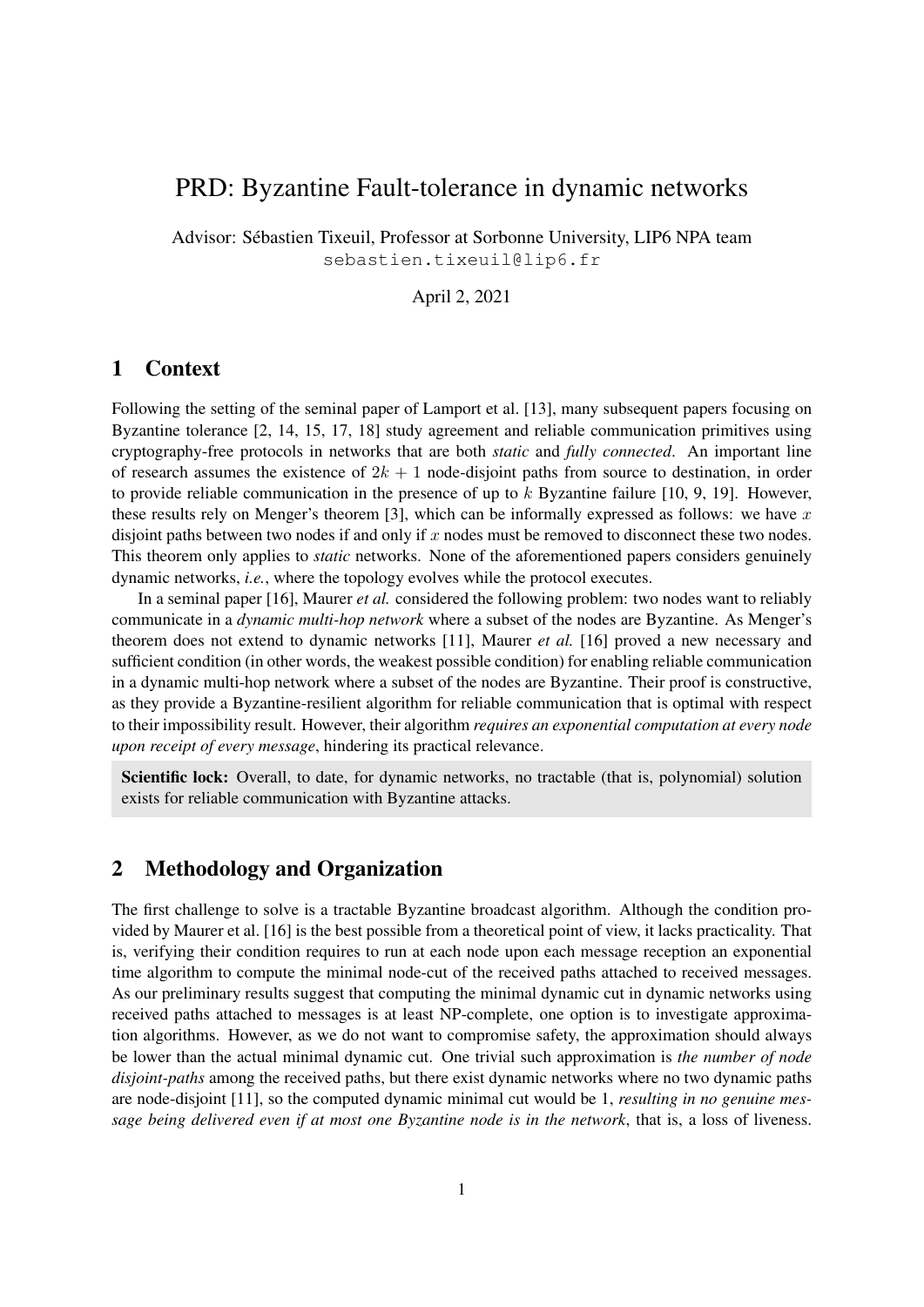Designing a polynomial approximation for the dynamic minimal cut problem that compromises neither safety nor liveness of the resulting broadcast algorithm is an obvious first goal.

The second goal is to investigate the orthogonal approach of using a purely local Byzantine-resilient broadcast algorithm, that is, an algorithm that does not store traversed paths with each message. In static networks, this approach was promoted as the Certified Propagation Algorithm (CPA) [12, 20, 21]: if sufficiently many neighbors broadcast the same message, then it is safe to rebroadcast it. For example, if at most  $k$  Byzantine nodes can be neighbors of a particular node, then it is safe to rebroadcast it once received  $k + 1$  copies of the same message from different neighbors. Of course, the necessary and sufficient conditions induced by local algorithms are different from the global ones (we go from a global requirement on the number of Byzantine attackers to a local requirement about the neighborhood of each node), but not necessarily less useful as they are intrinsically polynomial locally. A first step in this direction was initiated by Bonomi et al. [5] for a limited set of (unpractical) dynamic networks. Another aproach by Dobrev et al. [8] consider the broadcast problem in the context of dynamic edge faults, that are a strict subset of Byzantine failures. So, our second goal in this task will be to fully characterize the CPA approach in dynamic networks. This is likely to promote a new set of lower and upper bounds, expressed with local metrics, for polynomial broadcast algorithms.

We expect the outputs of the first two goals (a global approximation approach, and a local exact approach) to be incomparable from a theoretical point of view, as their constraints (on the number and placement of Byzantine) are not comparable. However, it makes sense to assess their relevance from a practical point of view, using data from real dynamic networks. We plan to devise a set of implementation-level optimizations for algorithms developped in goals 1 and 2, following the line of work initiated by our recent work [6, 4], but also general optimizations for long lived executions [7]. Furthermore, we will first use the traces of dynamic networks available at the CRAWDAD [1] archive: *e.g.* mobility and connectivity traces extracted from GPS traces from the regional Fire Department of Asturias, social interactions and propinquity based on wireless and bluetooth, mobility traces of taxis in Rome, etc. Then, we will benchmark the algorithms obtained from Task 1.1 using the sames set of traces for each algorithm, and measure the following metrics: *(i)* number of safety violations (that is, the number of fake messages delivered), *(ii)* number of liveness violations (that is, the number of nodes that do not deliver a genuine message), *(iii)* time to complete a single broadcast, *(iv)* time to complete a series of m broadcasts.

Obviously, a difficult setting in the evaluation is the placement of Byzantine attackers, as it may have a dramatic impact on the performance of the protocols. We expect to start with a random placement and run sufficiently many evaluations to have high confidence intervals. However, we also assume that the first results will mandate additional iterations of experiments are we gain insight about the worst case Byzantine placement.

## 3 Practicalities

The PhD will be located in LIP6 laboratory in Paris, France. Part of the research will be done in cooperation with colleagues in Japan (Xavier Defago at TokyoTech, Toshimitsu Masuzawa at Osaka ´ University).

#### References

- [1] CRAWDAD archive. http://www.crawdad.org.
- [2] H. Attiya and J. Welch. *Distributed Computing: Fundamentals, Simulations, and Advanced Topics*. McGraw-Hill Publishing Company, New York, May 1998. 6.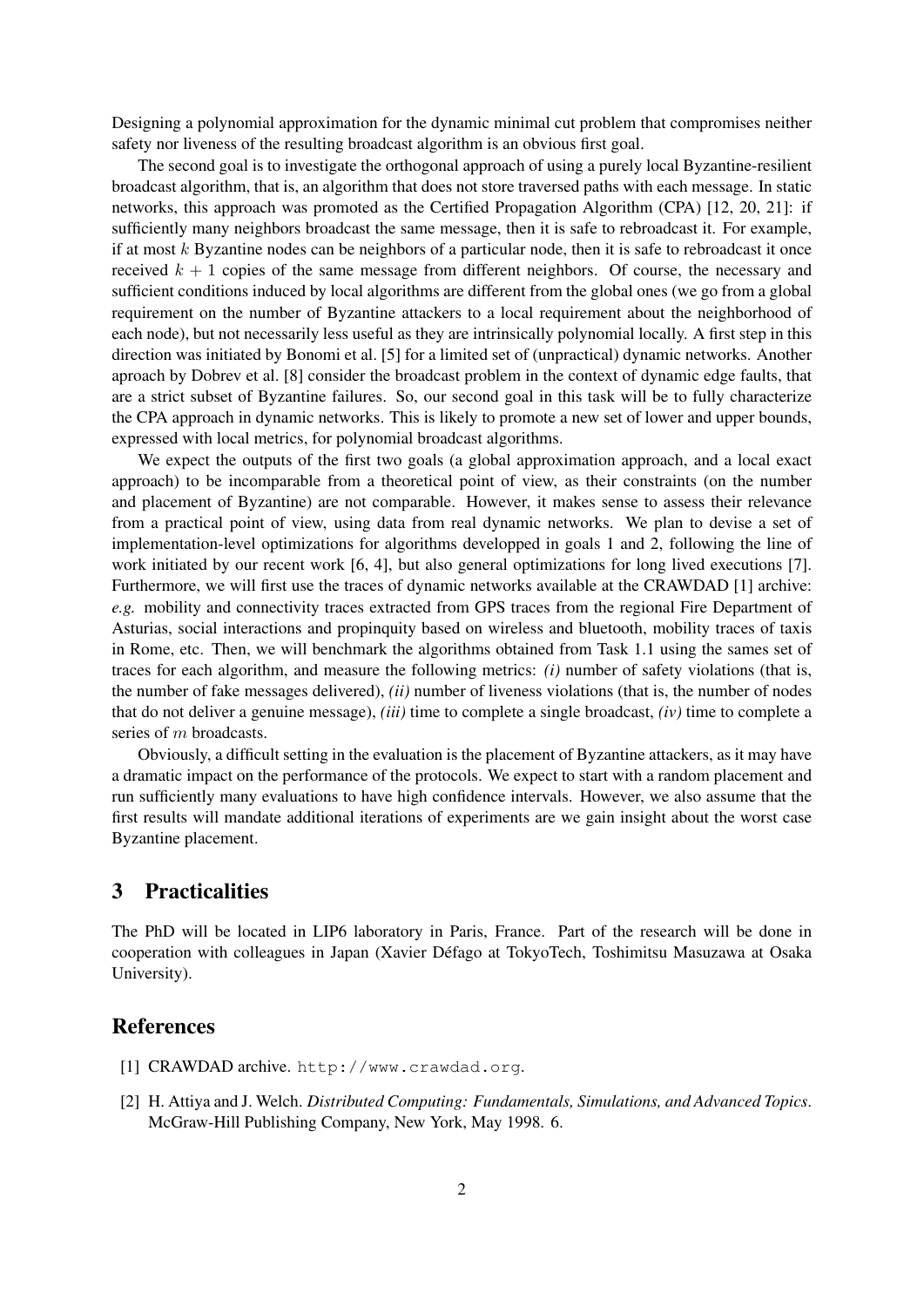- [3] T. Böhme, F. Göring, and J. Harant. Menger's theorem. *Journal of Graph Theory*, 37(1):35–36, 2001.
- [4] Silvia Bonomi, Jérémie Découchant, Giovanni Farina, Vincent Rahli, and Sébastien Tixeuil. Practical byzantine reliable broadcast on partially-connected networks. In *Prooceedings of IEEE ICDCS 2021, Washington, USA*, 2021.
- [5] Silvia Bonomi, Giovanni Farina, and Sebastien Tixeuil. Reliable broadcast in dynamic networks ´ with locally bounded byzantine failures. In Taisuke Izumi and Petr Kuznetsov, editors, *Stabilization, Safety, and Security of Distributed Systems - 20th International Symposium, SSS 2018, Tokyo, Japan, November 4-7, 2018, Proceedings*, volume 11201 of *Lecture Notes in Computer Science*, pages 170–185. Springer, 2018.
- [6] Silvia Bonomi, Giovanni Farina, and Sebastien Tixeuil. Multi-hop byzantine reliable broadcast ´ with honest dealer made practical. *J. Braz. Comp. Soc.*, 25(1):9:1–9:23, 2019.
- [7] Silvia Bonomi, Giovanni Farina, and Sebastien Tixeuil. Boosting the efficiency of byzantine- ´ tolerant reliable communication. In *Proceedings of the 22nd International Symposium on Stabiliation, Safety, and Security of Distributed Systems (SSS 2020)*, Lecture Notes in Computer Science (LNCS), Austin, Texas, November 2020. Springer Berlin / Heidelberg.
- [8] Stefan Dobrev, Rastislav Kralovic, Richard Královic, and Nicola Santoro. On fractional dynamic faults with thresholds. *Theor. Comput. Sci.*, 399(1-2):101–117, 2008.
- [9] D. Dolev. The Byzantine generals strike again. *Journal of Algorithms*, 3(1):14–30, 1982.
- [10] Danny Dolev. Unanimity in an unknown and unreliable environment. In *22nd Annual Symposium on Foundations of Computer Science, Nashville, Tennessee, USA, 28-30 October 1981*, pages 159– 168. IEEE Computer Society, 1981.
- [11] D. Kempe, J. Kleinberg, and A. Kumar. Connectivity and inference problems for temporal networks. *Journal of Computer and System Sciences*, 64(4):820–842, 2002.
- [12] C.-Y. Koo. Broadcast in radio networks tolerating Byzantine adversarial behavior. In Soma Chaudhuri and S. Kutten, editors, *PODC*, pages 275–282. ACM, 2004.
- [13] L. Lamport, R. E. Shostak, and M. C. Pease. The byzantine generals problem. *ACM Trans. Program. Lang. Syst.*, 4(3):382–401, 1982.
- [14] D. Malkhi, Y. Mansour, and M.K. Reiter. Diffusion without false rumors: on propagating updates in a Byzantine environment. *Theoretical Computer Science*, 299(1–3):289–306, April 2003.
- [15] D. Malkhi, M. Reiter, O. Rodeh, and Y. Sella. Efficient update diffusion in Byzantine environments. In *The 20th IEEE Symposium on Reliable Distributed Systems (SRDS '01)*, pages 90–98, Washington - Brussels - Tokyo, October 2001. IEEE.
- [16] A. Maurer, S. Tixeuil, and X. Defago. Communicating reliably in multihop dynamic networks ´ despite byzantine failures. In *34th IEEE Symposium on Reliable Distributed Systems, SRDS 2015, Montreal, QC, Canada, September 28 - October 1, 2015*, pages 238–245. IEEE Computer Society, 2015.
- [17] Y. Minsky and F.B. Schneider. Tolerating malicious gossip. *Distributed Computing*, 16(1):49–68, 2003.